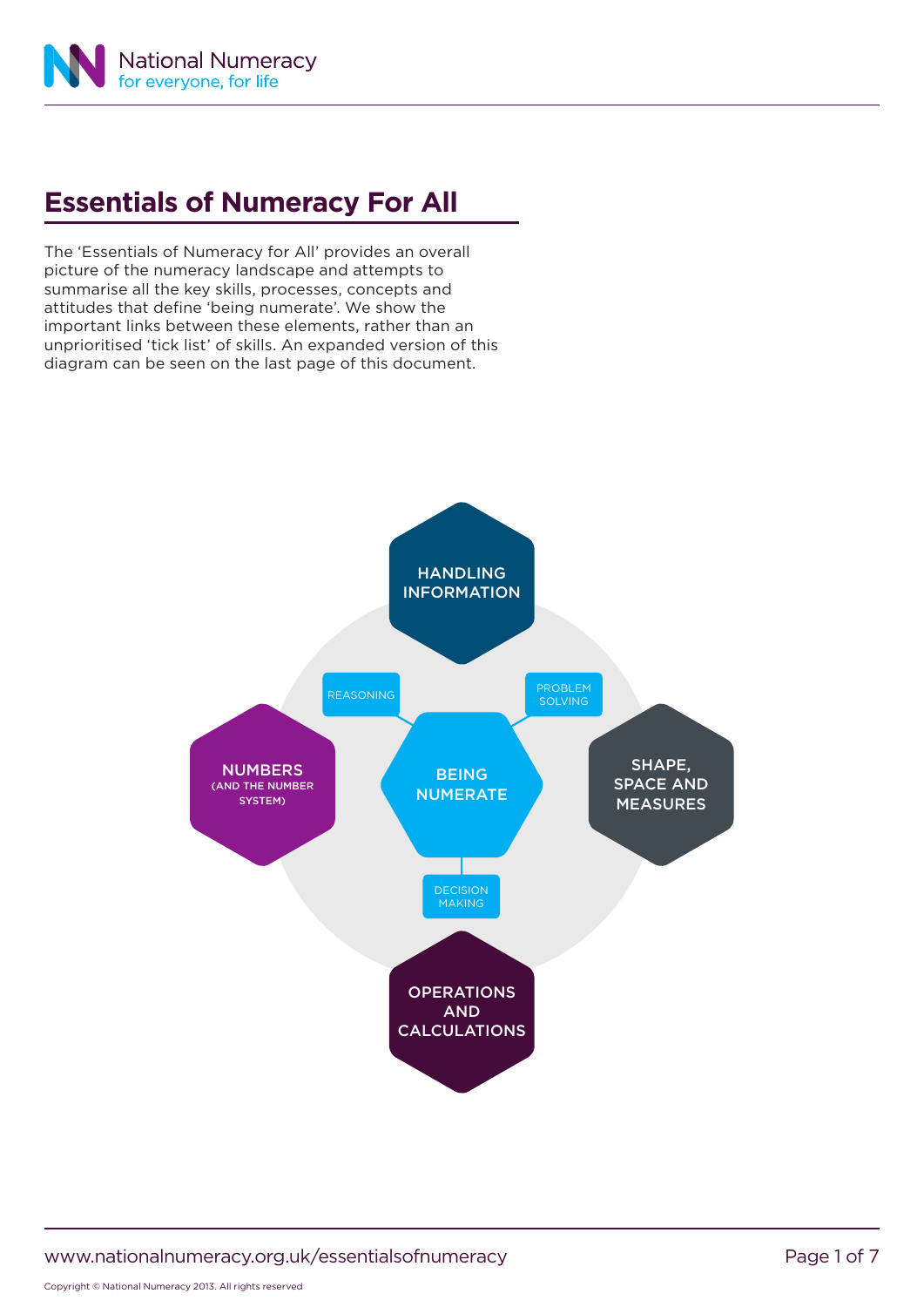

#### **Being Numerate**

Being numerate goes beyond simply 'doing sums'. It means having the confidence and competence to use numbers and think mathematically in everyday life, for example being able to make estimates, identify possibilities, weigh up different options, decide which is most appropriate and choose the correct skills to tackle and solve the problem or situation.

Being numerate supports a surprising range of areas in everyone's lives, whatever their age. Numeracy therefore is a life skill – one that we believe everyone has a right to throughout their lives.



www.nationalnumeracy.org.uk/essentialsofnumeracy example 2 of 7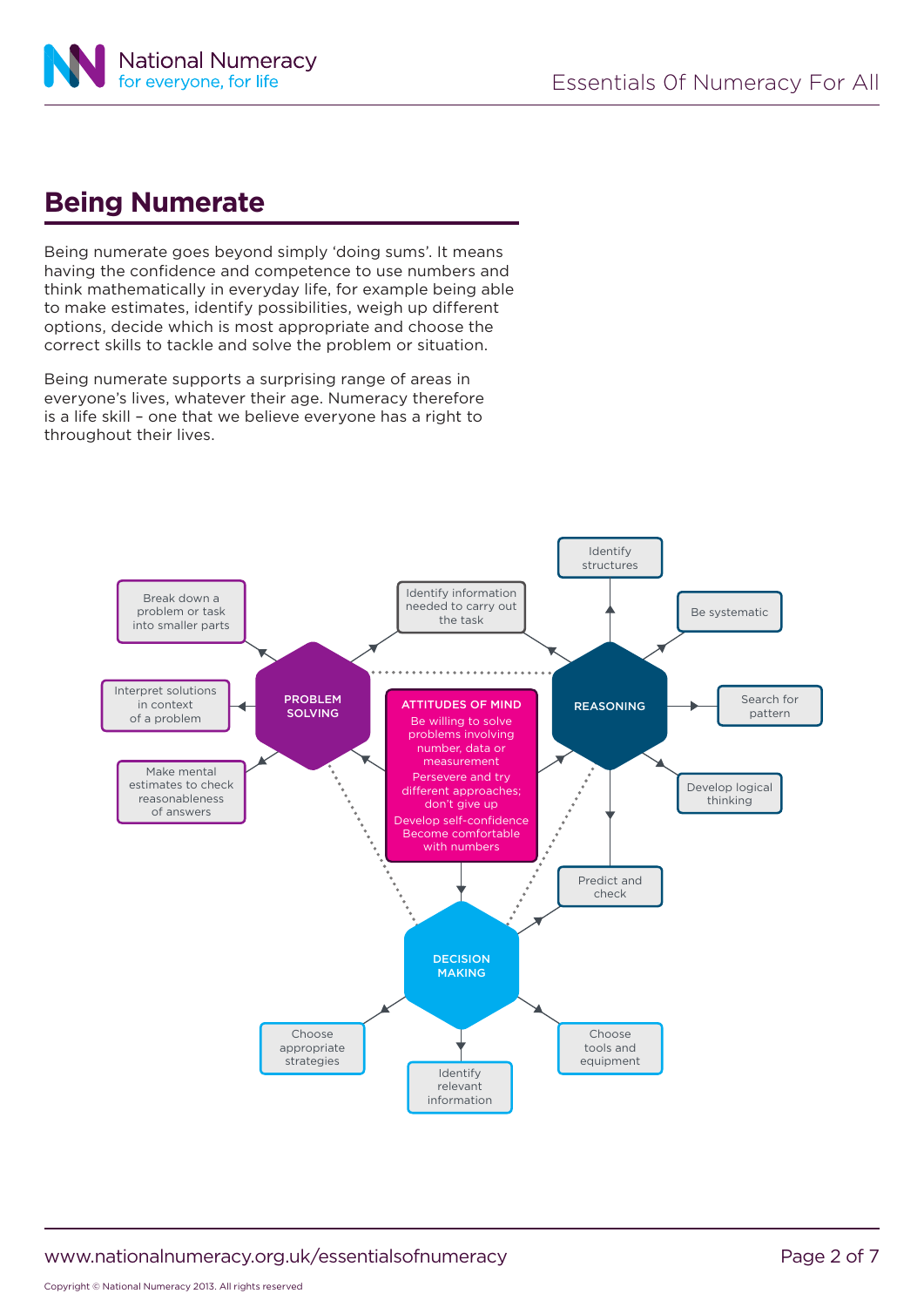

### **Numbers (and The Number System)**

Numbers are all around us. To have a sense of the size of a number and where it fits into the number system we need to understand how the pattern and structure in the number system works and how numbers relate to each other.

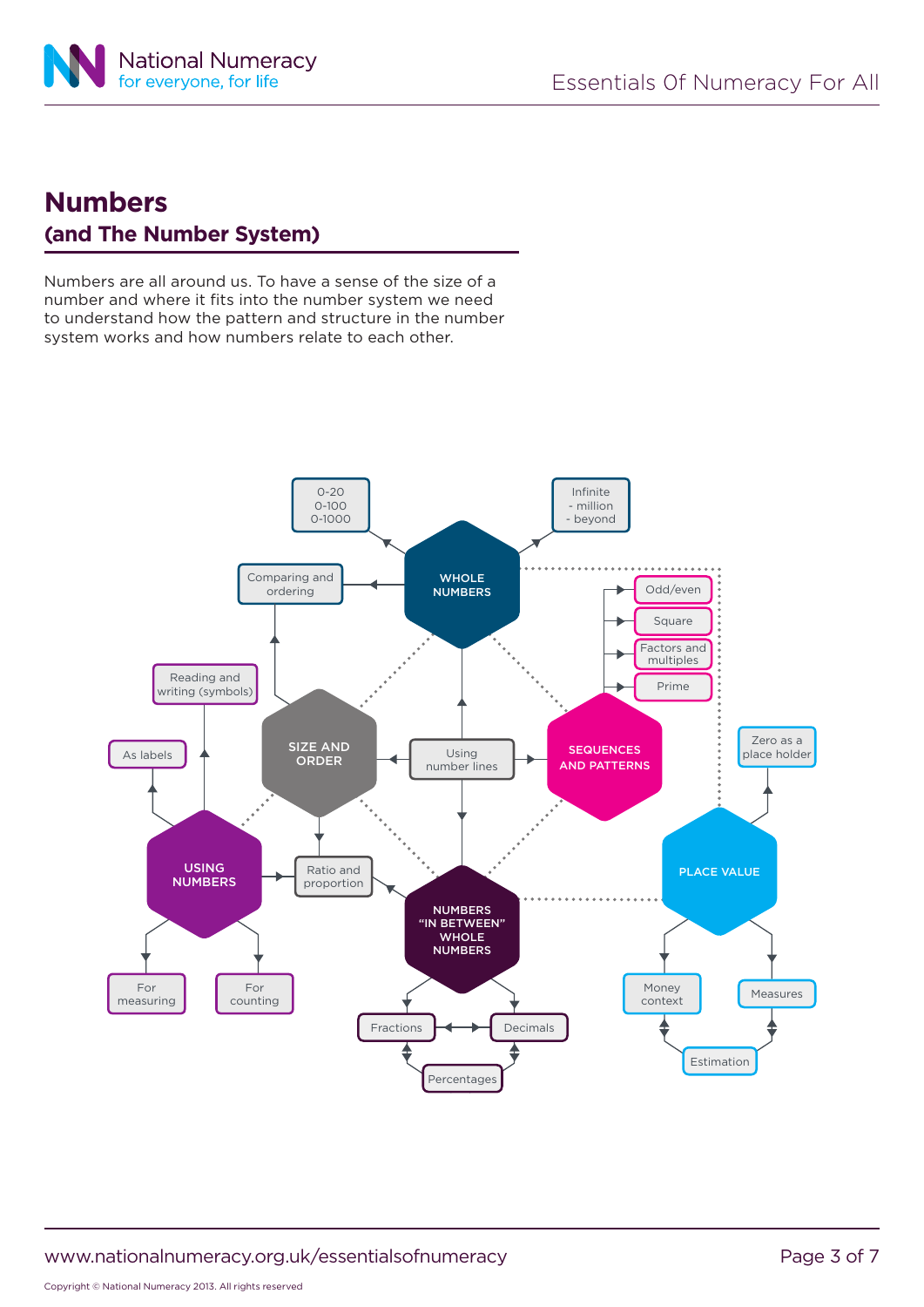

## **Operations and Calculations**

As well as knowing about the number system, being numerate also means understanding the ways in which numbers can be combined or acted upon. This allows us to make confident and sensible choices about which methods to use in a given context and then to calculate accurately.



www.nationalnumeracy.org.uk/essentialsofnumeracy example and the Page 4 of 7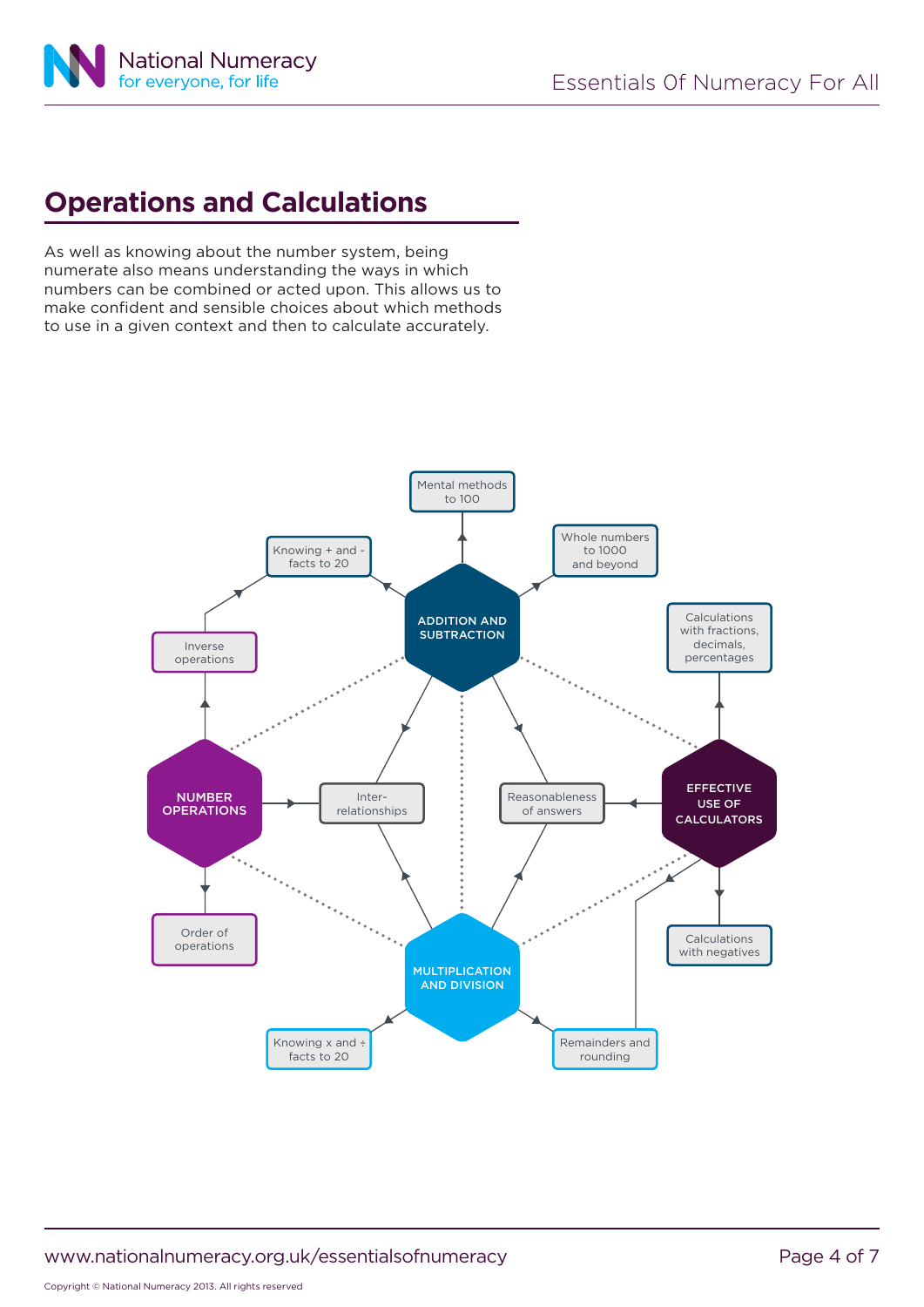

## **Handling Information**

Whether cooking, browsing the web, interpreting a pay slip, giving medicine to children, watching the news, working out personal finances, or taking part in elections, everyone needs to be numerate to interpret and make sense of data and information presented in a variety of ways.



www.nationalnumeracy.org.uk/essentialsofnumeracy example and the Page 5 of 7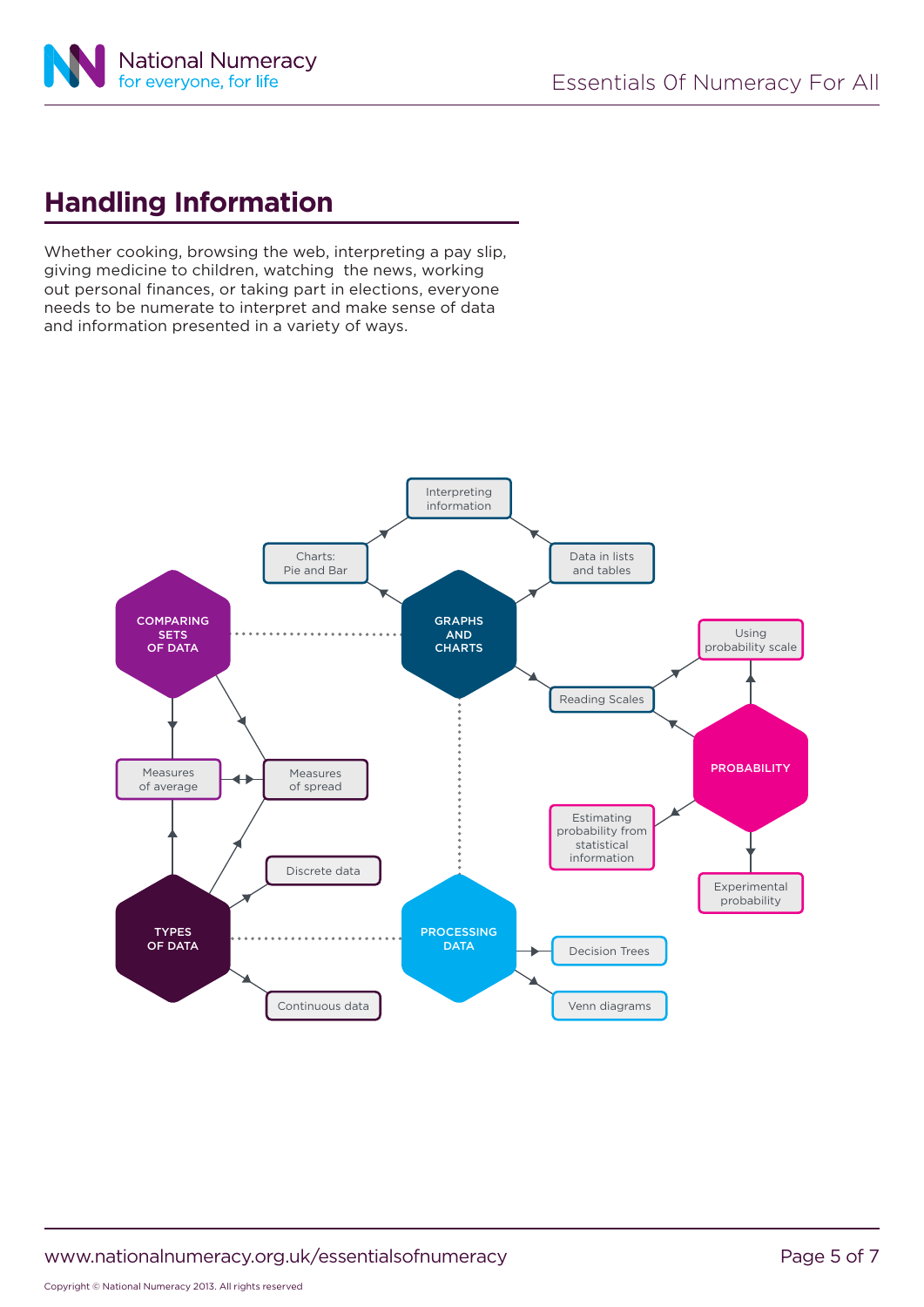### **Shape, Space and Measures**

We use measurement all the time, and we measure lots of different things such as time, length, and temperature. We regularly solve problems using our knowledge of shape, space and measure, for example, working out if a new sofa will fit in the living room or laying a carpet.